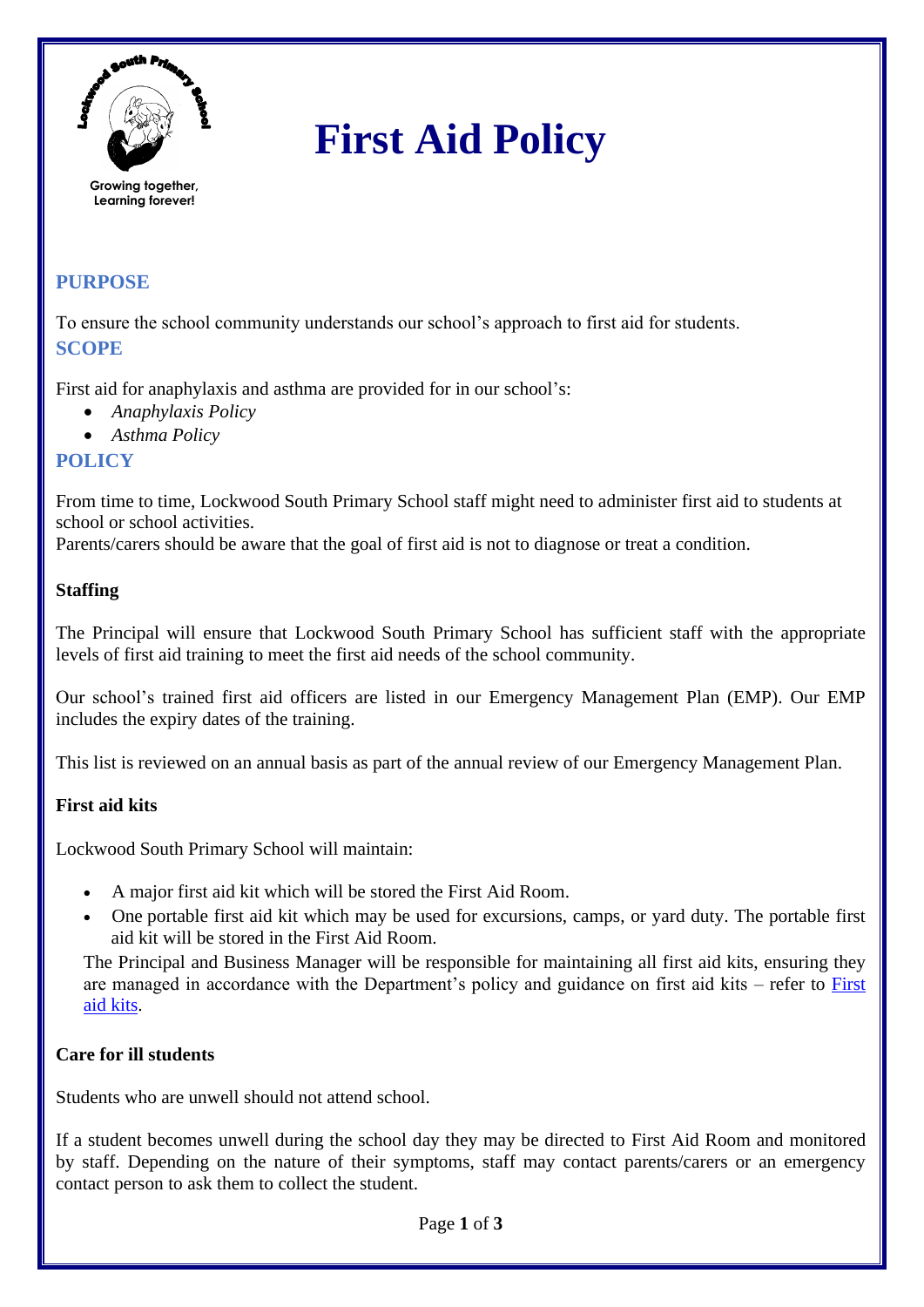#### **First Aid Room**

Our school follows the Department's policy and guidance in relation to our First Aid Room to ensure it is safe, hygienic and appropriately equipped: [First aid rooms and sick bays.](https://www2.education.vic.gov.au/pal/first-aid-students-and-staff/guidance/first-aid-rooms-and-sick-bays)

### **First aid management**

If there is a situation or incident which occurs at school or a school activity which requires first aid to be administered to a student:

- Staff who have been trained in first aid will administer first aid in accordance with their training. In an emergency situation, other staff may assist in the administration of first aid within their level of competence.
- In a medical emergency, staff may take emergency action and do not need to obtain parent/carer consent to do so. Staff may contact Triple Zero "000" for emergency medical services at any time.
- Staff may also contact NURSE-ON-CALL (on 1300 60 60 24) in an emergency. NURSE-ON-CALL provides immediate, expert health advice from a registered nurse and is available 24 hours a day, 7 days a week.
- If first aid is administered for a minor injury or condition, Lockwood South Primary School will notify parents/carers by sending a note home.
- If first aid is administered for a serious injury or condition, or in an emergency situation, school staff will attempt to contact parents/carers or emergency contacts as soon as reasonably practical.
- If staff providing first aid determine that an emergency response is not required but that medical advice is needed, school staff will ask parents/carers, or an emergency contact person, to collect the student and recommend that advice is sought from a medical practitioner.
- Whenever first aid treatment is administered to a student resulting from a student incident, injury or illness, Lockwood South Primary School will:
	- o record the provision of care on eduSafe Plus. If the care is provided following a [recorded incident,](https://www2.education.vic.gov.au/pal/reporting-and-managing-school-incidents-including-emergencies/policy) the details are recorded through the eduSafe Plus *Incident* form. For all other presentations, the eduSafe Plus *Sick Bay* form is used.
	- o if care was provided in response to a medical emergency or reportable incident, follow the Department's [Reporting and Managing School Incidents Policy,](https://www2.education.vic.gov.au/pal/reporting-and-managing-school-incidents-including-emergencies/policy) including reporting the incident to the Department's Incident Support and Operations Centre on 1800 126 126 where required to under that policy.

In accordance with Department of Education and Training policy, analgesics, including paracetamol and aspirin, will not be stored at school or provided as a standard first aid treatments. This is because they can mask signs of serious illness or injury. For further information refer to the Department's Policy and Advisory Library: [Medication](https://www2.education.vic.gov.au/pal/medication/policy)

# **COMMUNICATION**

This policy will be communicated to our school community in the following ways:

- Available publicly on our school's website
- Included in staff induction processes and staff training
- Hard copy available from school administration upon request